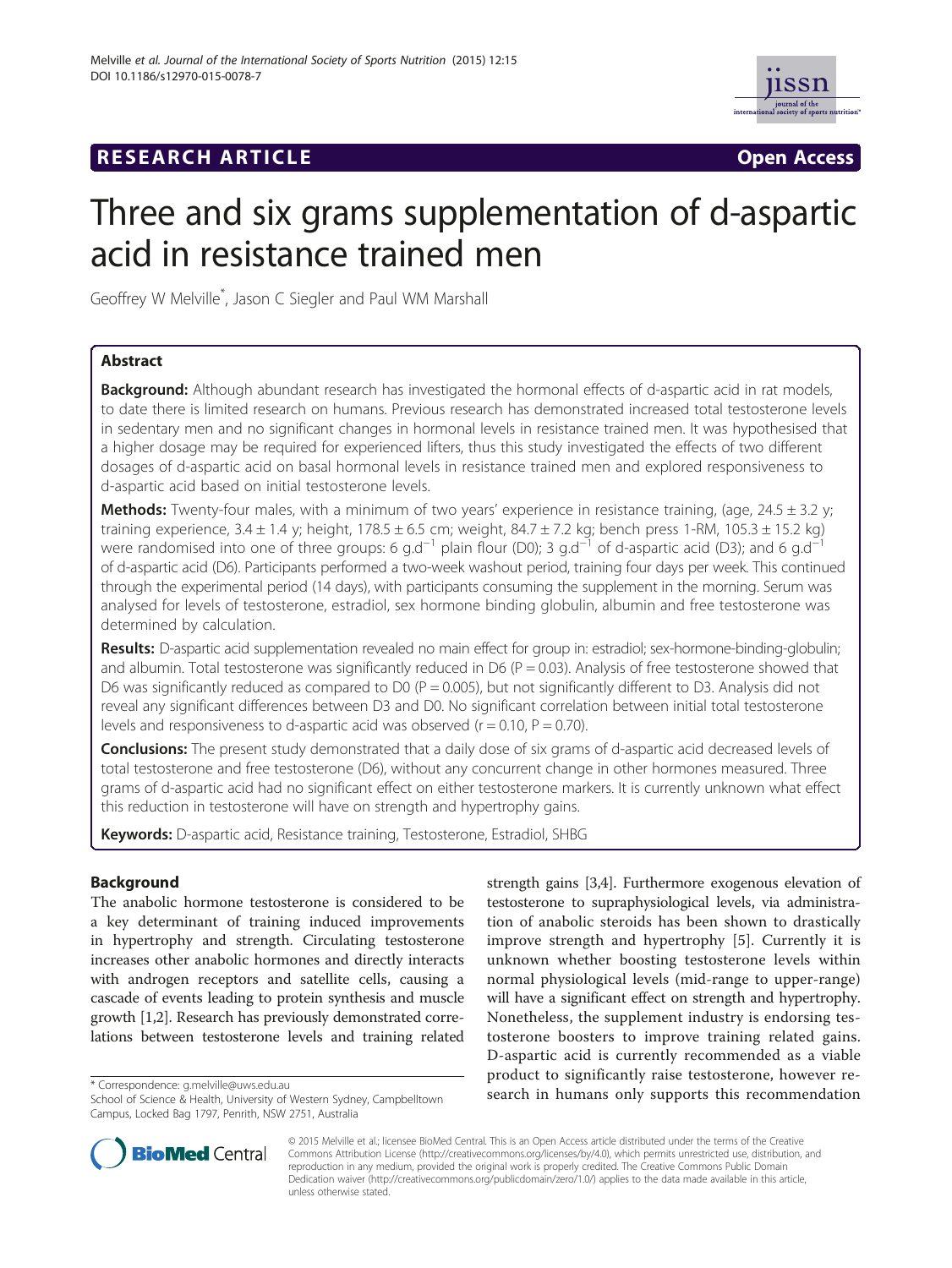in untrained men with below average testosterone levels. Moreover there is no information about the effect of different doses of d-aspartic acid on testosterone levels in humans.

Aspartic acid  $(C_4H_7NO_4)$  is an  $\alpha$ -amino acid which is known to exist in two isoforms, l-aspartic acid and d-aspartic acid. (2R)-2-aminobutanedioic acid or d-aspartic acid (DAA), previously believed to be exclusive to brain tissue in octopus, squid and cuttlefish, has more recently been shown to exist in mammals [\[6\]](#page-5-0). Free DAA is found in tissues and cells related to the central nervous and endocrine systems [\[7,8\]](#page-5-0). DAA is believed to stimulate the production and release of testosterone through multiple pathways of the hypothalamic-pituitary-gonadal (HPG) axis. It has been shown to increase steroidogenic acute regulatory protein (StAR) gene expression in rat Leydig cells [[9\]](#page-5-0). StAR is a key regulator for the transport of cholesterol from outside the mitochondrial membrane to the inner membrane [\[7](#page-5-0)]. By increasing levels of StAR DAA may indirectly increase testosterone, as the transportation of cholesterol is believed to be the rate limiting step in the production of testosterone [\[7](#page-5-0)]. In vitro rats studies demonstrated that DAA increased levels of testosterone, luteinizing hormone, progesterone [[6\]](#page-5-0) and growth hormone [[10\]](#page-5-0). This is believed to occur due to the accumulation of DAA in the anterior pituitary and testes [[10\]](#page-5-0). Additional in vitro studies on isolated rat testes [\[6\]](#page-5-0) and Leydig cells [\[11\]](#page-5-0) indicate that DAA increased the rate of testosterone synthesis in a dose dependent manner. In these animals the maximal effective dose of DAA, which elicited the greatest hormonal response (LH, testosterone and progesterone), was 1  $\mu$ mol.g<sup>-1</sup> [[6](#page-5-0)]. In humans the effects of different dosages of DAA on basal testosterone is unclear.

To date only two studies on DAA supplementation have been conducted on humans. Topo et al. [[12](#page-5-0)] demonstrated that after 12 days of supplementation  $(3.12 \text{ g.d}^{-1})$ , levels of testosterone were significantly increased by 42% (4.5– 6.4 ng.ml−<sup>1</sup> ). They recruited a cohort of healthy sedentary male IVF patients (27–37 years), with low initial testosterone levels (~4.55 ng.ml−<sup>1</sup> ). Contrastingly Willoughby and Leutholtz, reported that after 29 days of supplementation (3 g.d−<sup>1</sup> ) and resistance training, levels of total testosterone and free testosterone were not significantly altered. In this study resistance trained men (age:  $22.8 \pm 4.67$  years old; training age:  $> 1$  year) were recruited and this cohort exhibited higher initial testosterone levels (~7.96 ng.ml<sup>-1</sup>) [[13](#page-5-0)]. The difference in outcome between these two studies may in part be explained by training status and accompanying basal testosterone levels. Basal testosterone levels of RT men range from approximately  $5.8-8.6$  ng.ml<sup>-1</sup> (20–30 nmol.l−<sup>1</sup> ), [\[4,14\]](#page-5-0) and untrained men range from about 4.9–6.6 ng.ml<sup>-1</sup> (17–23 nmol.l<sup>-1</sup>) [\[15-17](#page-5-0)]. Furthermore current research has only explored one dose response

of DAA, 3 g.d<sup>-1</sup> [\[12,13\]](#page-5-0), hence the maximum effective dose for humans is yet to be determined.

Supplement companies are currently recommending three grams of DAA once to twice a day, and these recommendations have been drawn from the only dosage studied in humans (3  $g.d^{-1}$ ). It is reasonable to believe that in RT males, a higher dose may be required to further increase testosterone levels. As such the primary aim of this study was to evaluate the effects of two doses of d-aspartic acid (3 g and 6 g) on basal testosterone levels in resistance trained men. A secondary aim was to establish if a relationship exists between initial testosterone levels and responsiveness to DAA. It was hypothesised that; (a) testosterone levels would be unchanged in the 3 g group; (b) testosterone levels would be increased in the 6 g group; and (c) lower initial testosterone levels would correspond with an increased responsiveness to DAA.

#### Methods

#### Subjects

The institutional review board approved the study and participants provided written informed consent prior to testing and participation. A total of twenty-four participants from the local area completed this study (Table 1). To be eligible participants had to be: male; aged 18–36; have no acute or chronic medical conditions; have the ability to bench press 100% bodyweight; and had been performing regular resistance training exercise for at least three days per week for the previous two years. None of the participants were supplementing their diet with any ergogenic or testosterone booting supplements prior to testing. All participants provided written consent and completed a medical history check. The study was approved by the University of Western Sydney human research ethics committee, and carried out in accordance with the declaration of Helsinki.

#### Experimental approach to the problem

This was a randomised, double-blinded, and placebocontrolled design to examine the effects of d-aspartic acid supplementation on basal testosterone levels following a two week supplementation protocol. Participants were assigned to one of three experimental groups: placebo

Table 1 Participant demographics

|                            |                    | Placebo $(n = 8)$ 3 g.d <sup>-1</sup> $(n = 8)$ 6 g.d <sup>-1</sup> $(n = 8)$ |                    |
|----------------------------|--------------------|-------------------------------------------------------------------------------|--------------------|
| Age (years)                | $74.24 + 7.26$     | $23.16 + 2.16$                                                                | $26.06 \pm 4.26$   |
| Training age, (years)      | $2.94 \pm 0.78$    | $3.25 + 1.04$                                                                 | $4.00 \pm 1.91$    |
| Height (m)                 | $1.84 \pm 0.03$    | $1.74 \pm 0.07$                                                               | $1.78 \pm 0.06$    |
| Body Mass (kg)             | $89.41 + 3.59$     | $79.50 + 6.07$                                                                | $85.12 \pm 7.95$   |
| 1 RM Bench (kg)            | $111.56 \pm 15.17$ | $97.50 \pm 12.82$                                                             | $106.86 \pm 15.74$ |
| $D^{++}$ are mean $\pm$ CD |                    |                                                                               |                    |

Data are mean ± SD.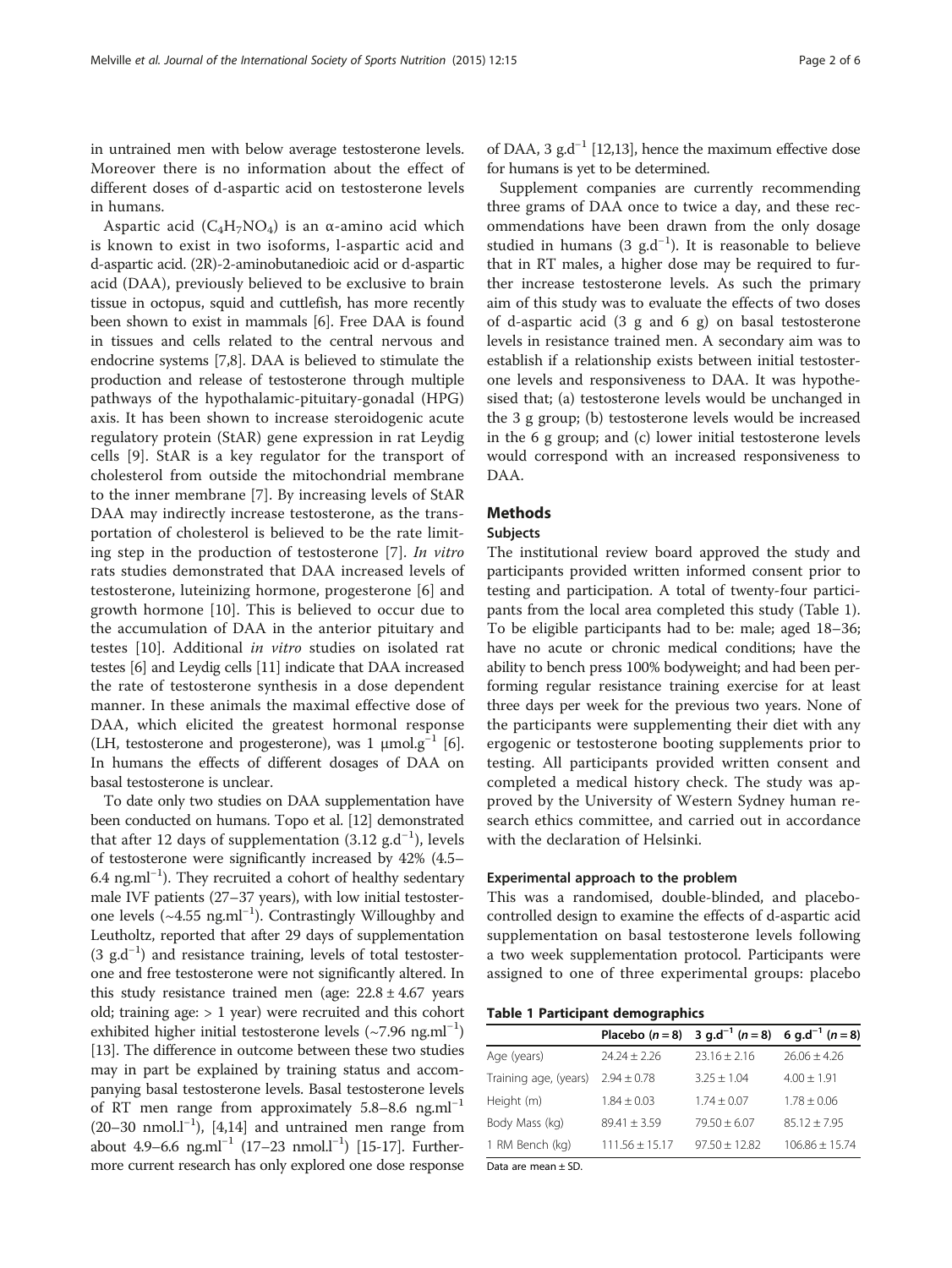<span id="page-2-0"></span>(D0), three grams of DAA (D3) and six grams of DAA (D6). All participants consumed 10 opaque capsules each morning with breakfast for two weeks. They contained either: six grams of flour (D0,  $n = 8$ ); a mixture of three grams each of flour and DAA (D3,  $n = 8$ ); or six grams of DAA (D6,  $n = 8$ ). Participants were randomly allocated to treatment groups following a block randomisation procedure based on a computer-generated list of random numbers. Placebo, mixed and supplement were provided in identical opaque capsules to improve blinding. Group allocation was managed by a technical officer, whilst investigators were kept blind to group assignment throughout the intervention. All participants followed an upper/lower body split resistance training program for a full month, with the initial two weeks of training (washout period) performed without supplementation (Figure 1). Three timepoints were used to obtain testing data: T1, T2 and T3 (Figure 1).

#### Experimental procedures

Testing sessions consisted of a fasted blood draw, then 1-RM bench press evaluation. Initial baseline blood measures were taken at two timepoints (T1 & T2) and averaged to ensure accuracy in baseline assessment of these markers (Figure 1). After T1 prescribed training commenced for four weeks. After testing session T2 daily supplementation begun with training continuing as before. Post-measures were taken after these last two weeks of training and supplementation, at the end of week 4 (Figure 1). The supplemental period of two weeks was chosen as this has been previously shown to be a sufficient time period to see a change in total testosterone levels [[12\]](#page-5-0).

#### 1-RM testing

Bench press dynamic strength one repetition max (1-RM) was measured before the standardisation period (T1), beginning of experimental period (T2) and post experiment period (T3) (Figure 1), as part of eligibility testing. Correct form included depth to the level of the chest, with feet not leaving the floor, and the backside not leaving the bench at any point during the repetition. The protocol for 1-RM testing involved one warm up set of 10 reps at approximately 50% of their estimated 1-RM, followed by two more warm ups at approximately 70% and 80% with only 1–2 reps. After the warm ups participants attempted 1-RMs with incrementally increasing weight. The weight achieved prior to the failed attempt was recorded as the 1-RM. A participant's 1-RM was achieved within five attempts and adequate rest between attempts was adhered to (3–5 mins) [\[18\]](#page-5-0).

#### Fasted blood draws

All blood draws were obtained via venepuncture of the antecubital vein after a 12 hour fast. Participants were also instructed to avoid strenuous exercise and alcohol consumption the day before the draw. Blood draws were conducted by a trained phlebotomist and subsequent draws were planned for the same time of morning (7:00–10:00 am) for each particular participant, to prevent any effect of diurnal variation. Whole blood was collected using serum separator tubes (SST™ II Advance, BD Vacutainer®). They were then allowed to clot for 45 minutes and centrifuged using a fixed angle rotor centrifuge: ADAMS® Compact II Centrifuge, V:227 (Becton Dickinson & Co) (828  $\times$  g, at 2700 rpm) for 15 minutes in an air conditioned room (19°C). Serum was aliquoted and stored at −80°C until analysis (Douglas Hanly Moir Pathology, Macquarie Park, NSW, Australia). Single analysis of serum was conducted for total testosterone, estradiol, sex-hormone-binding-globulin (SHBG) and albumin. Testosterone and SHBG was measured via electrochemiluminescent (ECL) immunoassay, on a Roche E170 system (Roche Diagnostics). Albumin was measured via bromocresol green (BCG) succinate buffer method, on an Abbott 16000. Estradiol was measured via chemiluminescent microparticle immunoassay on an Abbott i2000. Free testosterone was calculated from total testosterone, SHBG and albumin.

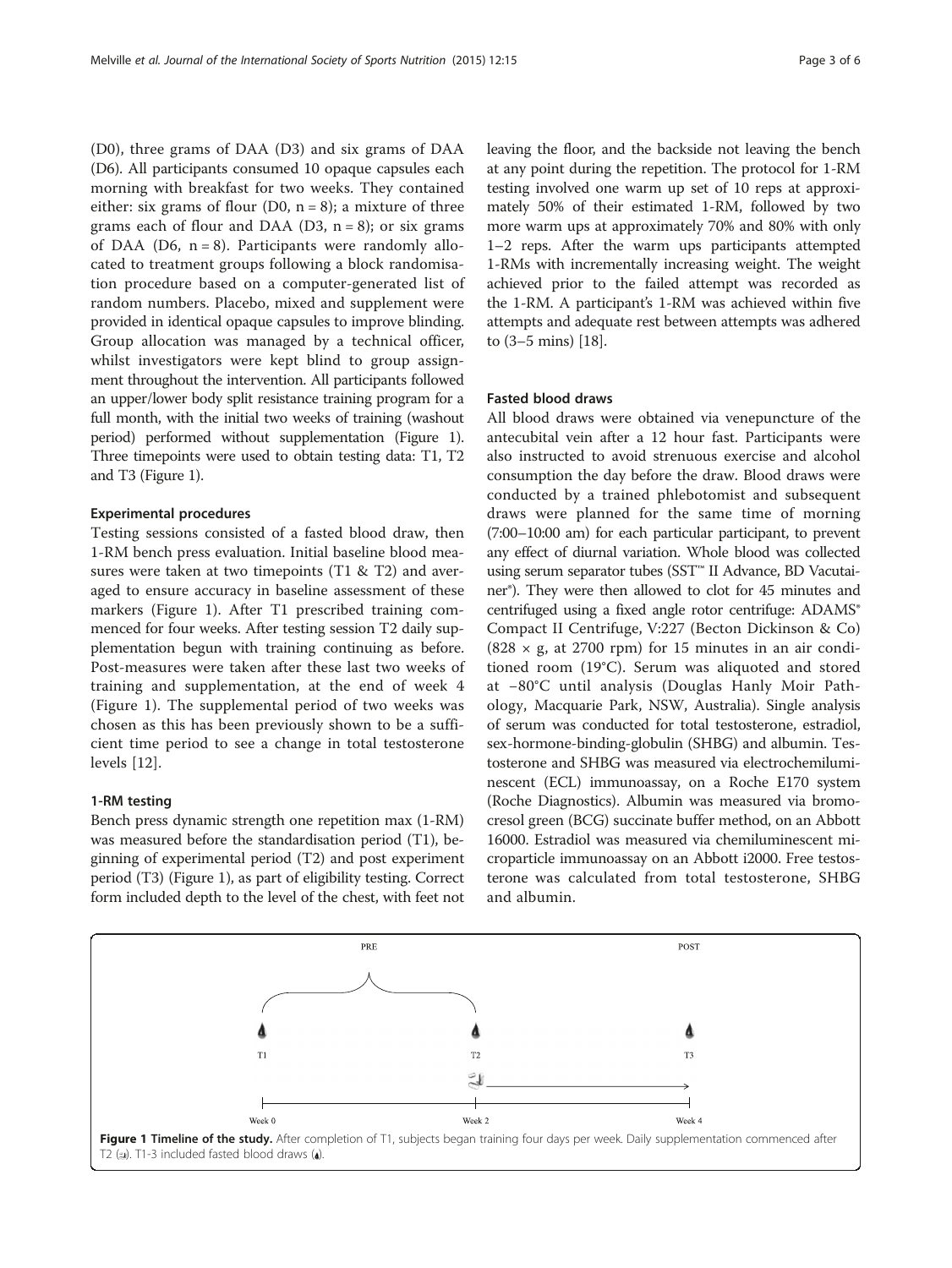#### Training standardisation

Participants trained for four days per week over a one month period. The prescribed training for each exercise consisted of four sets of a repetition maximum range of 8–10. If the repetition range wasn't met, participants were asked to lower or raise the weight in the next session. Exercises during the upper body session were: barbell bench press; overhand pulldown; barbell overhead press and underhand pulldown. The lower body session consisted of: back squat; good morning; leg extensions; and straight leg calf raises. Adherence was monitored via training diaries and supervised sessions (minimum  $1 \times$  per week).

#### Dietary intake

Participants were asked to control their diet, by avoiding any major changes throughout the study duration. To monitor their diet they were asked to weigh and recorded their food intake for three days each of the first and last week; two training days and one non-training day. These three days were averaged to get a daily mean for week one and four. The food diaries were entered into CalorieKing (Australian Edition 4.0), then analysed for caloric and macronutrient daily intakes (protein, carbohydrates and fats) and normalised to bodyweight.

#### Statistical analysis

Analyses were conducted using IBM SPSS Statistics for Windows version 21.0 (Armonk, NY: IBM Corp), and the level of significance was set at  $P < 0.05$ . Data are shown as mean  $\pm$  S.D. The distribution was tested for normality using the Kolmogorov-Smirnov test. Paired sample statistics were run on total testosterone (TT), free testosterone (FT), estradiol  $(E_2)$ , sex-hormonebinding-globulin (SHBG), and albumin (ALB) to determine the stability of these blood measures over the standardisation period. As these measures were found to be unchanged they were each computed (averaged) into one baseline measure. Univariate analysis of the absolute change scores:  $\Delta = \left(T3 - \frac{T1 + T2}{2}\right)$  was conducted, with the baseline scores:  $\text{PRE} = \left(\frac{T1+T2}{2}\right)$  as covariates (Figure [1](#page-2-0)). Pairwise comparisons with Bonferroni correction were performed if a group effect was observed. To explore the responsiveness of the supplement, linear regression analysis was conducted on the baseline and change scores of TT and FT, of the experimental groups ( $n = 16$ ).

#### Results

Analysis of the POST values revealed no main effect for group with  $E_2$  (P = 0.47), SHBG (P = 0.07) and ALB (P = 0.32). Post values of D6 TT were significantly reduced  $(-12.5%)$  as compared to the pre values (P = 0.03; 5.9 to 5.1 ng.ml−<sup>1</sup> ). FT in group D6 was significantly decreased

(429.1 to 363.4 pmol.l<sup>-1</sup>) as compared to D0 (439.6 to 480.9 pmol.l<sup>-1</sup>) (P = 0.005) but not D3 (534.9 to 524.3 pmol.l−<sup>1</sup> ) (P = 0.06) (Figure 2). Diet analysis revealed no significant changes in macronutrient (CHO:  $P = 0.74$ ; PRO:  $P = 0.99$ ; FAT:  $P = 0.54$ ) and caloric intakes ( $P = 0.64$ ) during the study. Regression analysis revealed no significant correlation between baseline total testosterone levels and total testosterone change  $(r = 0.10, P = 0.70)$ , and no significant correlation between baseline free testosterone and free testosterone change  $(r = 0.32, P = 0.23)$ .

#### **Discussion**

The primary findings of the current study were, 1) resistance trained men consuming six grams of d-aspartic acid daily demonstrated significant reductions in total and free testosterone after 14 days of d-aspartic acid supplementation, and 2) the responsiveness to d-aspartic acid supplementation was unaffected by initial testosterone levels (total or free) in resistance trained men.

Our results demonstrate that in resistance trained men three grams daily of d-aspartic acid had no significant effect on total testosterone, estradiol, sex-hormonebinding-globulin, and albumin. This is contrary to the evidence provided by Topo et al. [[12\]](#page-5-0), where the cohort consumed the same dose over 12 days and reported elevated total testosterone levels (~42%). Baseline testosterone levels of the current study were higher than values found in Topo et al. [[12](#page-5-0)] (6.3 and 4.5 ng.ml<sup>-1</sup> respectively), presumably because the cohort in the Topo et al. study were sedentary [[12](#page-5-0)]. In resistance training literature, total testosterone levels range from 5.8–8.6 ng.ml−<sup>1</sup> [\[4,14](#page-5-0)] for trained individuals and 4.9–6.6 ng.ml<sup>-1</sup> for untrained [[15](#page-5-0)-[17\]](#page-5-0). The increase in testosterone observed in Topo et al. [\[12](#page-5-0)] was likely due to the fact that testosterone levels were low enough for d-aspartic acid to have an effect. In comparison our results in the D3 group mirror the results seen in the study by Willoughby & Leutholtz [\[13\]](#page-5-0), where

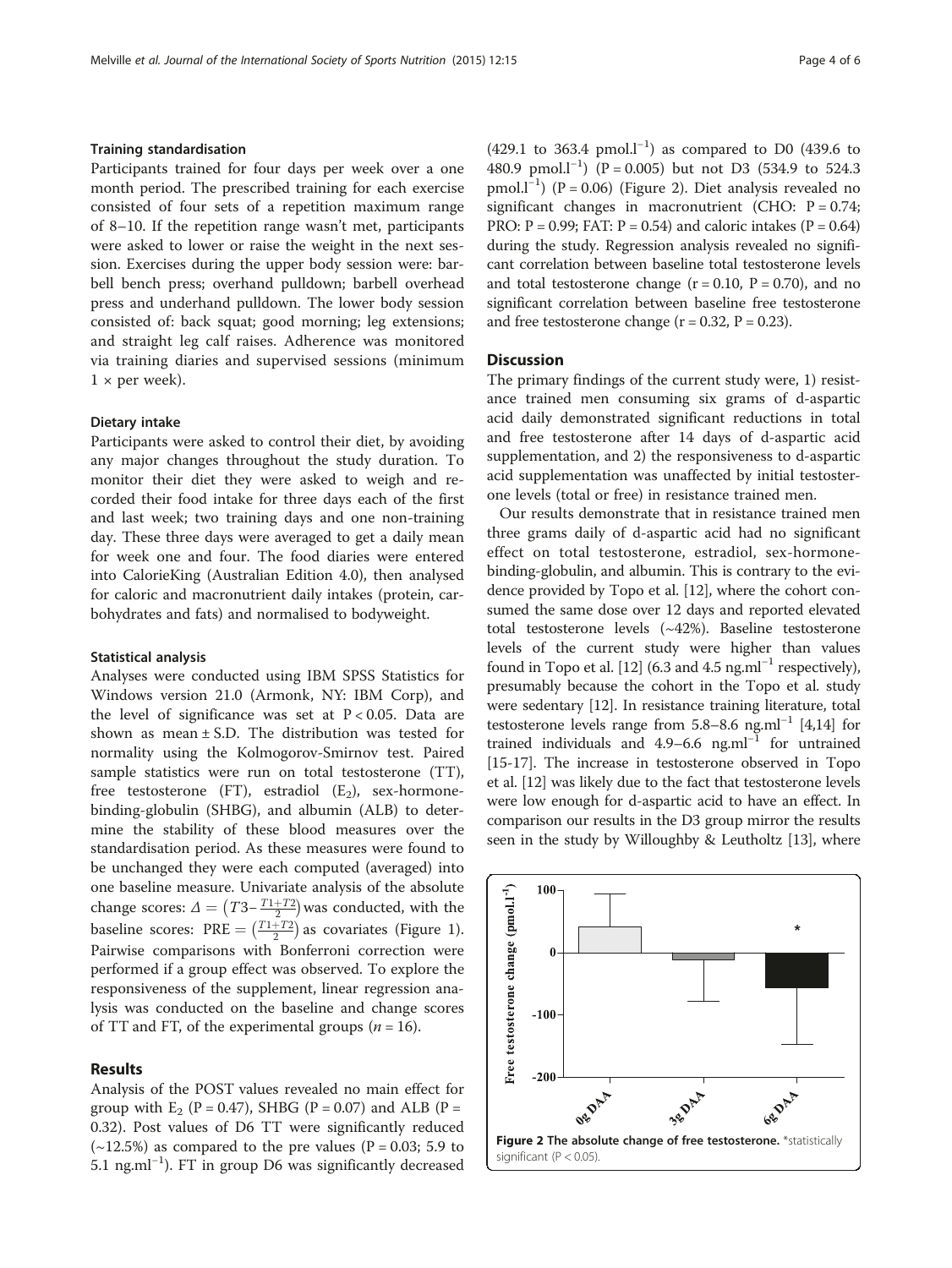the total testosterone levels fall within levels observed in resistance trained males [[4,14](#page-5-0)].

It was observed in the six gram group that total testosterone was significantly reduced from baseline by  $\sim$ 12.5%, with a parallel decrease in free testosterone  $~15.3\%$ (see Table 2). Previous research has demonstrated that in resistance trained men, free testosterone can increase due to training [\[19\]](#page-5-0). A reduction in calculated free testosterone in this study is due to a reduction in total testosterone, an increase in the binding proteins or a combination of the two occurring. Within the context of increasing total testosterone a maximum effective dosage (MED) is observed in rat studies [\[6\]](#page-5-0). At the higher dosages there were significantly increased accumulation of d-aspartic acid observed in the pituitary and testes [[6](#page-5-0)]. A dose response increase in total testosterone was observed until 1 μmol.g−<sup>1</sup> . Each increase in dose past 1  $\mu$ mol.g<sup>-1</sup> the rise in testosterone was reduced [\[6\]](#page-5-0). It could be theorised that 6 g.d<sup>-1</sup> may be affecting negative feedback mechanisms of the HPG axis,

Table 2 PRE (Baseline), POST (T3), and Change Scores (Δ) of hormonal markers

|            | Total Testosterone (ng.ml <sup>-1</sup> ) |                                        |                       |
|------------|-------------------------------------------|----------------------------------------|-----------------------|
| Time       | Placebo                                   | 3 $q.d^{-1}$                           | 6 g g.d <sup>-1</sup> |
|            | PRE $6.03 \pm 1.48$                       | $6.95 \pm 1.44$                        | $5.85 \pm 1.10$       |
|            | POST 6.07 ± 1.35                          | $6.91 \pm 1.71$                        | $5.12 \pm 1.16$       |
| Δ          | $0.05 \pm 0.80$                           | $-0.03 \pm 0.68$                       | $-0.74 \pm 0.95*$     |
|            | Free Testosterone (pmol. $I^{-1}$ )       |                                        |                       |
|            | Placebo                                   | 3 $q.d^{-1}$                           | $6 q q d^{-1}$        |
| PRE        | $439.62 \pm 132.64$                       | $534.88 \pm 127.65$                    | $429.13 \pm 93.98$    |
|            | POST 480.87 ± 133.48                      | $524.25 \pm 101.67$ $363.38 \pm 78.09$ |                       |
| Δ          | $41.25 \pm 52.48$                         | $-10.63 \pm 66.31 -65.75 \pm 79.25$ *  |                       |
|            | Estradiol (pmol. $I^{-1}$ )               |                                        |                       |
|            | Placebo                                   | 3 g.d <sup><math>-1</math></sup>       | 6 g g.d <sup>-1</sup> |
| <b>PRF</b> | $118.50 \pm 20.91$                        | $117.56 \pm 30.58$                     | $107.50 \pm 24.22$    |
|            | POST $125.12 \pm 23.88$                   | $112.5 \pm 34.51$                      | $104.75 \pm 34.03$    |
| Δ          | $6.63 \pm 14.94$                          | $-5.06 \pm 19.52$                      | $-2.75 \pm 23.46$     |
|            | SHBG Pre $(mmol.I^{-1})$                  |                                        |                       |
|            | Placebo                                   | 3 $q.d^{-1}$                           | $6 q q d^{-1}$        |
| PRE        | $34.56 \pm 16.55$                         | $32.56 \pm 10.72$                      | $33.56 \pm 11.82$     |
|            | POST $30.38 \pm 12.39$                    | $32.88 \pm 12.53$                      | $33.75 \pm 10.98$     |
| Δ          | $-4.19 \pm 5.90$                          | $0.31 \pm 4.29$                        | $0.19 \pm 1.46$       |
|            | Albumin $(g.l^{-1})$                      |                                        |                       |
|            | Placebo                                   | 3 $q.d^{-1}$                           | $6 q q d^{-1}$        |
| PRE        | $46.38 \pm 2.08$                          | $45.06 \pm 2.60$                       | $45.50 \pm 1.49$      |
|            | POST $44.75 \pm 1.67$                     | $45.00 \pm 2.33$                       | $45.50 \pm 2.56$      |
| Δ          | $-1.63 \pm 1.33$                          | $-0.06 \pm 1.82$                       | $0.00 \pm 2.35$       |

Data is presented as: mean ± standard deviation. \*statistically significant (P < 0.05).

PRE values are an average of T1 and T2.

thus reducing pituitary initiated production of luteinizing hormone and in turn testosterone levels. Furthermore d-aspartic acid could also be over-accumulating within the testes. This may be creating a disruptive effect on the mobilisation of cholesterol from the outer membrane to the inner [[7\]](#page-5-0), which would attenuate testosterone production. As this was the first study to administer a six gram dosage of d-aspartic acid, these mechanisms can only be speculated due to the lack of data available on the utilisation of d-aspartic acid in humans.

The reductions in testosterone observed in this study are important to consider, owing to the negative impact it could have on training gains within this population. Resistance trained men have higher levels of strength and hypertrophy compared to novice trainers and also exhibit higher basal testosterone levels [\[4,13](#page-5-0)-[17\]](#page-5-0), which suggest a link between basal total testosterone levels and training related gains. A decrease in total testosterone with a concurrent decrease in free testosterone could reduce the likelihood of interaction with androgen receptors in muscles and nerves, which would reduce the speed of testosterone initiated muscle protein synthesis [[1\]](#page-5-0). Over time this could translate into reduced training gains. Conversely, alterations of testosterone within normal physiological ranges may not be clinically significant. Research indicates that when total testosterone levels are observed outside of normal healthy ranges (4.9-8.6 ng.ml−<sup>1</sup> ) it affects strength and hypertrophy. In the case of hypogonadism where testosterone levels are low this negatively affects strength and hypertrophy, and with the use of steroids a positive affect is seen [\[5,20](#page-5-0)]. The changes observed in the current study reflect minor alterations with respect to normal physiological ranges. It is currently unknown if these fluctuations are detrimental to training gains.

A potential limitation of this research may be the study length. The short term nature of a two week supplementation period will answer only acute hypotheses. The observed reduction in testosterone may rebound, or even decrease further and a longer term training study would be able to better explain the effects of this supplement. Moreover it would be able to delineate changes in strength and or hypertrophy, and observe whether d-aspartic acid affects training related gains positively or negatively.

#### Conclusion

Many testosterone boosting supplements are commercially available without sufficient research to support their efficacy. The present study has demonstrated that 3 g.d<sup>-1</sup> of d-aspartic acid was inadequate to affect any hormonal markers and that 6  $g.d^{-1}$  significantly reduced total testosterone and free testosterone levels, with no concurrent change in other hormones tested. It is